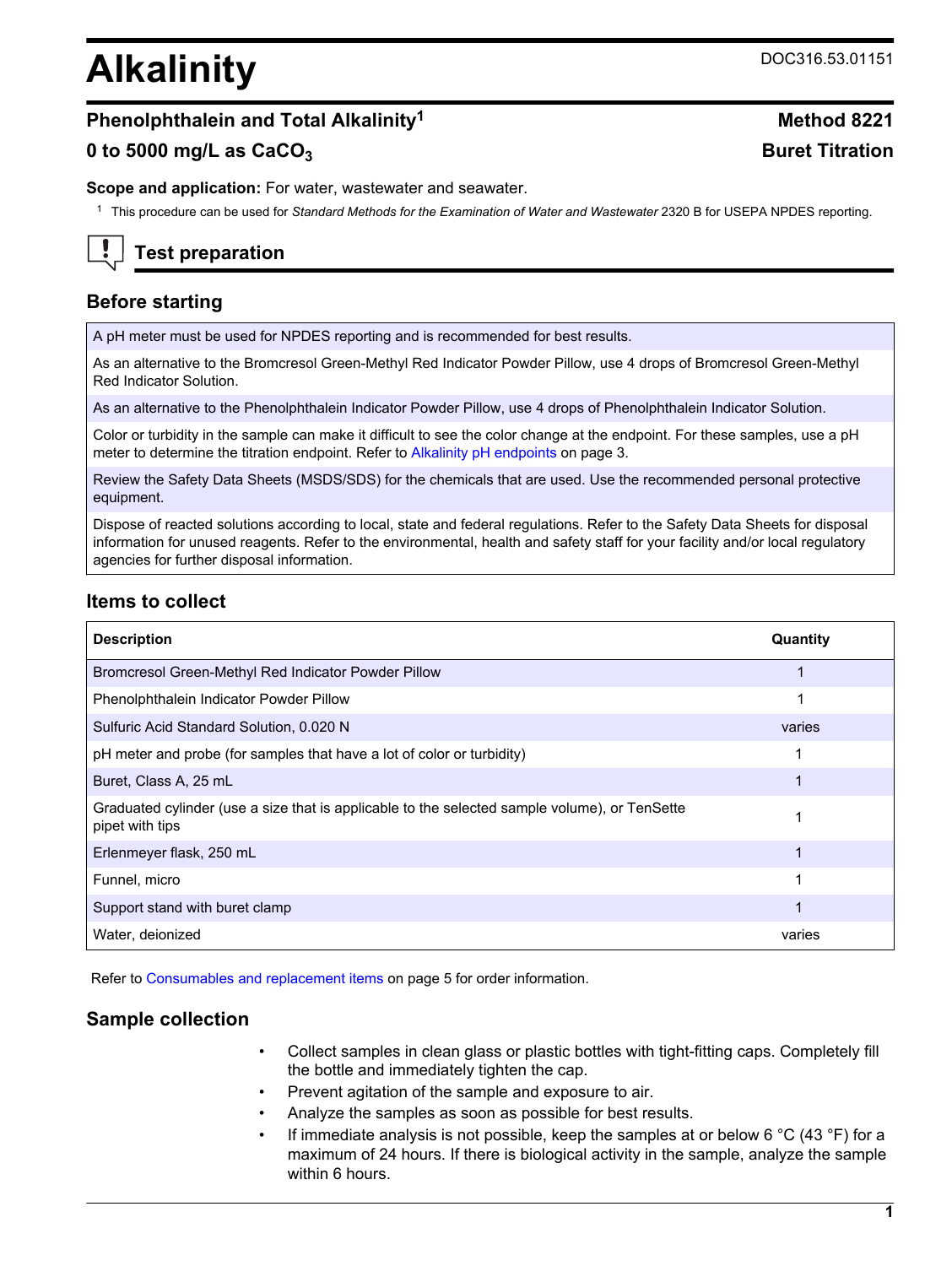• Let the sample temperature increase to room temperature before analysis.

# **Test procedure**

<span id="page-1-0"></span>

**1.** Select a sample volume and titrant from [Table 1](#page-2-1) on page 3.



**2.** Fill a 25-mL buret to the zero mark with the titrant.



**3.** Use a graduated cylinder or pipet<sup>1</sup> to measure the sample volume from [Table 1](#page-2-1) on page 3.



**4.** Pour the sample into a clean, 250-mL Erlenmeyer flask.



**5.** If the sample volume is less than 50 mL, dilute to approximately 50 mL with deionized water.



**6.** Add the contents of one Phenolphthalein Indicator Powder Pillow. The indicator is not necessary if a pH meter is used.



**7.** Swirl to mix. If the solution is colorless or the pH is less than 8.3, the Phenolphthalein alkalinity is zero. Go to step [10](#page-1-0).



**8.** Put the flask under the buret. Swirl the flask. Add titrant until the color changes from pink to colorless, or until the pH is 8.3. Do not fill the buret again..



**9.** Use the multiplier in [Table 1](#page-2-1) on page 3 to calculate the concentration. mL of titrant  $\times$  multiplier = mg/L as  $CaCO<sub>3</sub>$ Phenolphthalein alkalinity.



**10.** Add the contents of one Bromcresol Green-Methyl Red Indicator Powder Pillow. The indicator is not necessary if a pH meter is used.





**11.** Swirl to mix. **12.** Put the flask under the buret. Swirl the flask. Add titrant until the color changes to a light pink color, or the pH is 4.5 (refer to [Table 2](#page-2-2) on page 3 for additional pH endpoints).

 $1$  Titration accuracy has a direct relation to the accuracy of the sample volume measurement. For smaller volumes, it is recommended to use a pipet to increase accuracy.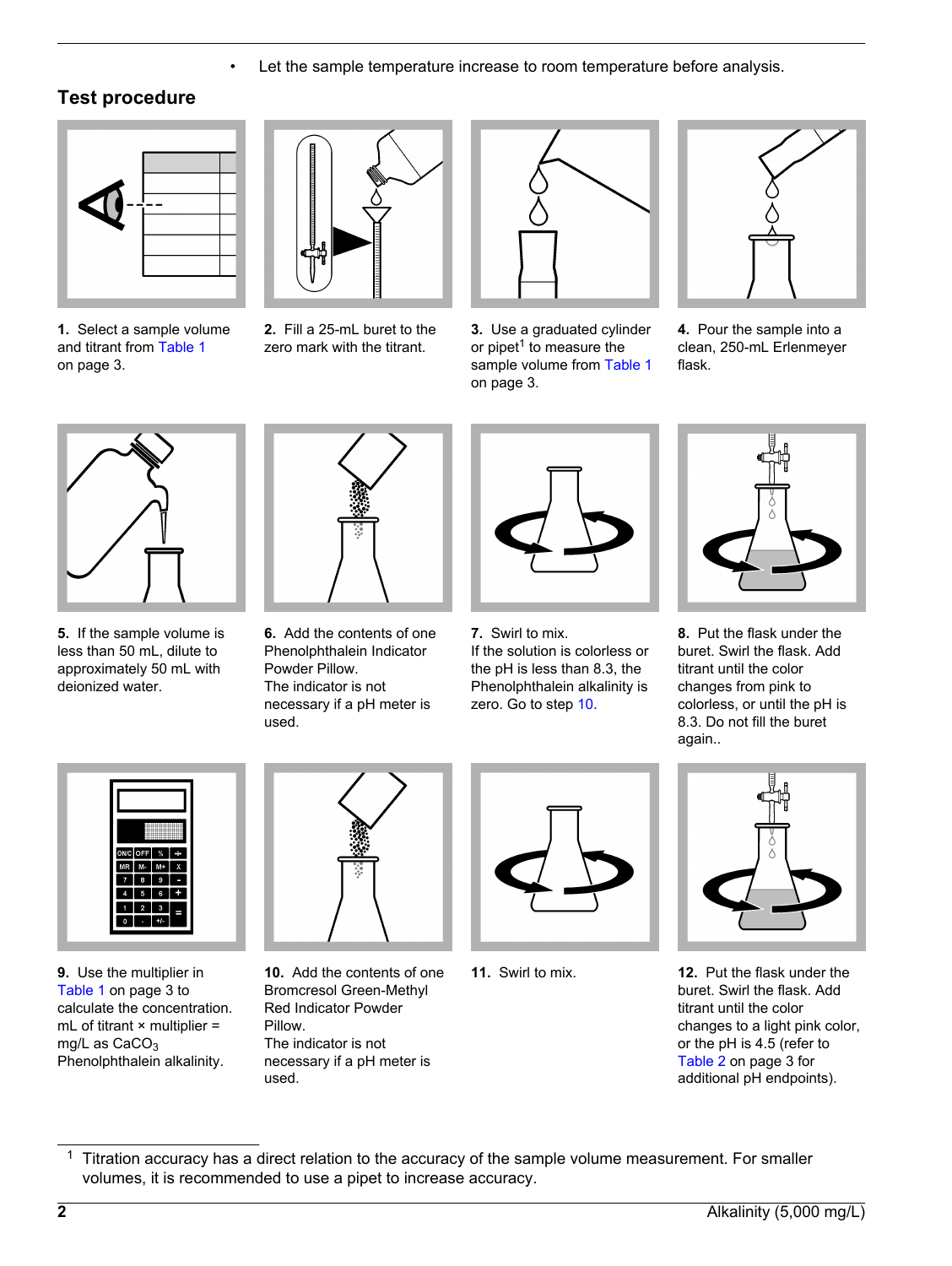



**13.** Use the multiplier in [Table 1](#page-2-1) on page 3 to calculate the concentration. mL of titrant  $\times$  multiplier = mg/L as  $CaCO<sub>3</sub>$  Total alkalinity.

**14.** Calculate the bicarbonate, carbonate and hydroxide alkalinities as shown in [Determine the](#page-2-3) [alkalinity relationships](#page-2-3) on page 3.

# **Sample volumes and multipliers**

Select a range in [Table 1](#page-2-1), then read across the table row to find the applicable information for this test. Use the multiplier to calculate the concentration in the test procedure.

**Example:** A 50-mL sample was titrated with 0.020 N titrant and 12 mL of titrant was used at the endpoint. The concentration is 12 mL  $\times$  20 = 240 mg/L as CaCO<sub>3</sub> alkalinity.

<span id="page-2-1"></span>

| Range (mg/L) | Sample volume (mL) | Titrant-sulfuric acid | <b>Multiplier</b> |
|--------------|--------------------|-----------------------|-------------------|
| $1 - 500$    | 50                 | 0.020 N               | 20                |
| 400-1000     | 25                 | 0.020 N               | 40                |
| 1000-2000    | 10                 | 0.020 N               | 100               |
| 2000-5000    |                    | 0.020N                | 200               |

#### **Table 1 Sample volumes and multipliers**

#### **Alkalinity pH endpoints**

The titration pH endpoints in [Table 2](#page-2-2) are recommended for alkalinity determinations in water samples of various compositions and alkalinity concentrations.

**Table 2 Alkalinity pH endpoints**

<span id="page-2-3"></span><span id="page-2-2"></span><span id="page-2-0"></span>

| <b>Sample composition</b>           | <b>Phenolphthalein alkalinity</b> | <b>Total alkalinity</b> |
|-------------------------------------|-----------------------------------|-------------------------|
| Alkalinity approximately 30 mg/L    | pH 8.3                            | pH 4.9                  |
| Alkalinity approximately 150 mg/L   | pH 8.3                            | pH 4.6                  |
| Alkalinity approximately 500 mg/L   | pH 8.3                            | pH 4.3                  |
| Contains silicates or phosphates    | pH 8.3                            | pH 4.5                  |
| Industrial wastes or complex system | pH 8.3                            | pH 4.5                  |
| Routine or automated analyses       | pH 8.3                            | pH 4.5                  |

# **Determine the alkalinity relationships**

The primary forms of alkalinity in water are hydroxide, carbonate and bicarbonate ions. The concentration of these ions in a sample can be determined from the phenolphthalein alkalinity and total alkalinity values. Refer to [Table 3](#page-3-0) and the steps that follow to determine the hydroxide, carbonate and bicarbonate alkalinities.

- **1.** If the phenolphthalein (P) alkalinity is 0 mg/L, use Row 1.
- **2.** If the phenolphthalein (P) alkalinity is equal to the total alkalinity, use Row 2.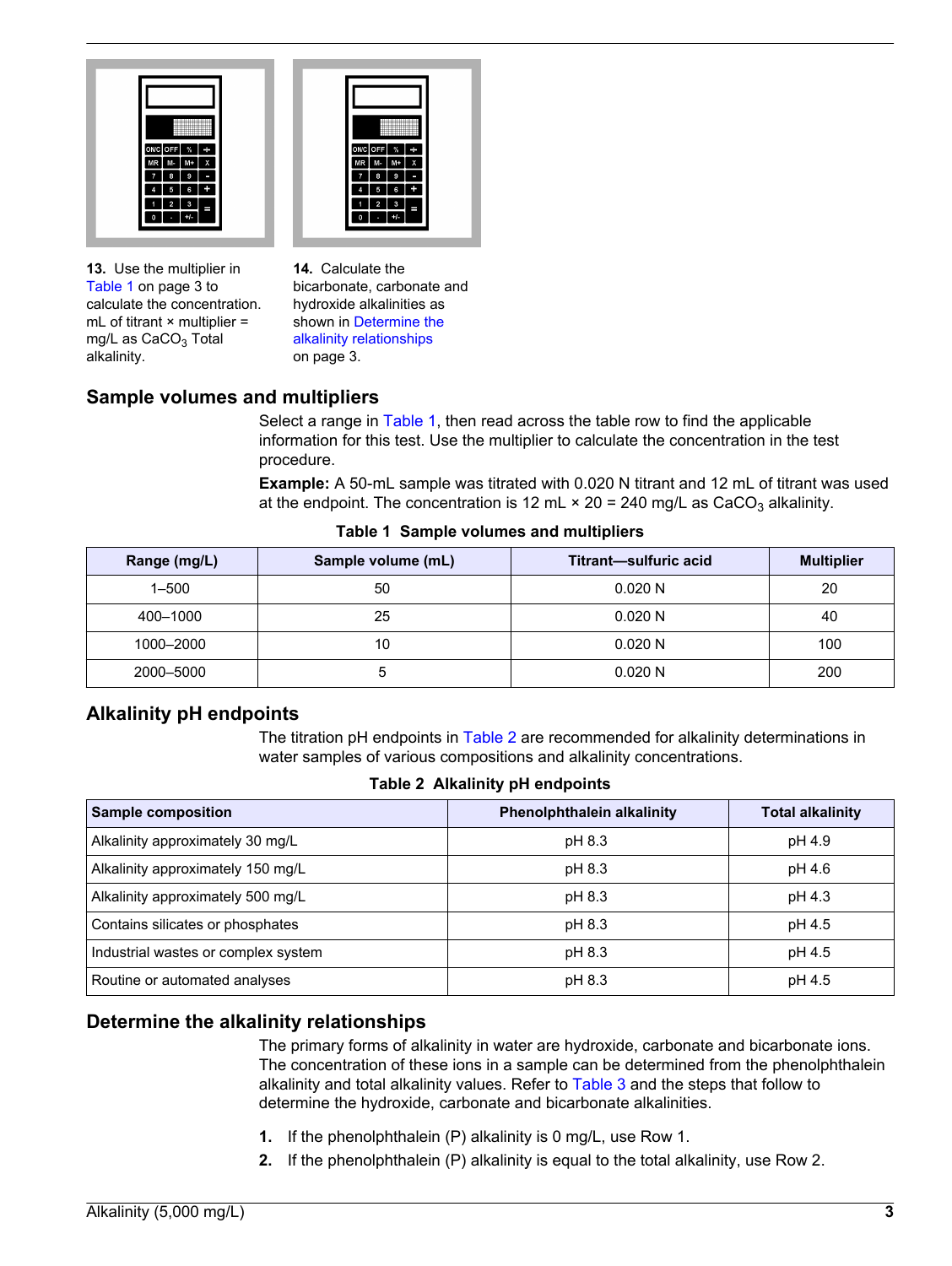- **3.** Divide the total alkalinity by 2 to calculate one-half of the total alkalinity.
	- **a.** Compare the phenolphthalein (P) alkalinity to one-half of the total alkalinity. Then, use Row 3, 4 or 5.
	- **b.** Do the calculations in the row (if applicable).
- **4.** Make sure that the sum of the three alkalinity types is equal to the total alkalinity. **Example:**

A sample has 170 mg/L as  $CaCO<sub>3</sub>$  phenolphthalein alkalinity and 250 mg/L as  $CaCO<sub>3</sub>$  total alkalinity.

The phenolphthalein alkalinity of 170 mg/L is more than one-half of the total alkalinity, so use Row 5.

- Hydroxide alkalinity:  $2 \times 170 = 340$ ;  $340 250 = 90$  mg/L hydroxide alkalinity
- Carbonate alkalinity:  $250 170 = 80$ ;  $80 \times 2 = 160$  mg/L carbonate alkalinity
- Bicarbonate alkalinity: 0 mg/L

Sum of the alkalinity types: 90 mg/L hydroxide alkalinity + 160 mg/L carbonate alkalinity + 0 mg/L bicarbonate alkalinity = 250 mg/L total alkalinity.

<span id="page-3-0"></span>

| <b>Row</b> | <b>Titration result</b>                                     | <b>Hydroxide alkalinity</b>                         | <b>Carbonate alkalinity</b>                         | <b>Bicarbonate alkalinity</b>                         |
|------------|-------------------------------------------------------------|-----------------------------------------------------|-----------------------------------------------------|-------------------------------------------------------|
|            | P alkalinity = $0$                                          | O                                                   |                                                     | = Total alkalinity                                    |
|            | P alkalinity = Total alkalinity                             | = Total alkalinity                                  |                                                     |                                                       |
| 3          | P alkalinity is less than 1/2 of Total<br>alkalinity        |                                                     | $=$ P alkalinity $\times$ 2                         | $=$ Total alkalinity $-$ (P<br>alkalinity $\times$ 2) |
| 4          | P alkalinity = $\frac{1}{2}$ Total alkalinity               | 0                                                   | = Total alkalinity                                  |                                                       |
| 5          | P alkalinity is more than $\frac{1}{2}$ Total<br>alkalinity | $= (P$ alkalinity $\times$ 2) –<br>Total alkalinity | $=$ (Total alkalinity – P<br>alkalinity) $\times$ 2 |                                                       |

#### **Table 3 Alkalinity relationships**

# <span id="page-3-1"></span>**Conversions**

To change the units or chemical form of the test result, multiply the test result by the factor in [Table 4.](#page-3-1)

#### **Table 4 Conversions**

| $\vert$ mg/L as CaCO <sub>3</sub> to | multiply by | Example                                                                                       |
|--------------------------------------|-------------|-----------------------------------------------------------------------------------------------|
| I meg/L as CaCO <sub>3</sub>         | 0.02        | 1000 mg/L alkalinity as CaCO <sub>3</sub> x 0.02 = 20 meq/L alkalinity as CaCO <sub>3</sub>   |
| Grains per gallon (gpg)              | 0.0584      | 500 mg/L alkalinity as CaCO <sub>3</sub> x 0.0584 = 29.20 gpg alkalinity as CaCO <sub>3</sub> |

#### **Interferences**

| Interfering<br>substance                                    | Interference level                                                                                                                                                                                                                                                                                                   |
|-------------------------------------------------------------|----------------------------------------------------------------------------------------------------------------------------------------------------------------------------------------------------------------------------------------------------------------------------------------------------------------------|
| Chlorine                                                    | Chlorine at levels more than 3.5 mg/L can cause a yellow-brown color when the Bromcresol Green-<br>Methyl Red Powder Pillow is added. Add 1 drop of 0.1 N Sodium Thiosulfate to the sample to remove<br>chlorine before the test is started.                                                                         |
| Color or turbidity                                          | Color or turbidity can make it difficult to see the color change at the endpoint. Do not filter or dilute<br>samples with color or turbidity. Use a pH meter and titrate the samples to a pH of 8.3 for<br>phenolphthalein alkalinity. For total alkalinity, refer to Table 2 on page 3 for the correct endpoint pH. |
| Soaps, oily matter,<br>suspended solids and<br>precipitates | Oils or solids can collect on the pH probe and cause a slow response. Clean the probe immediately<br>after use (refer to Clean the pH probes on page 5).                                                                                                                                                             |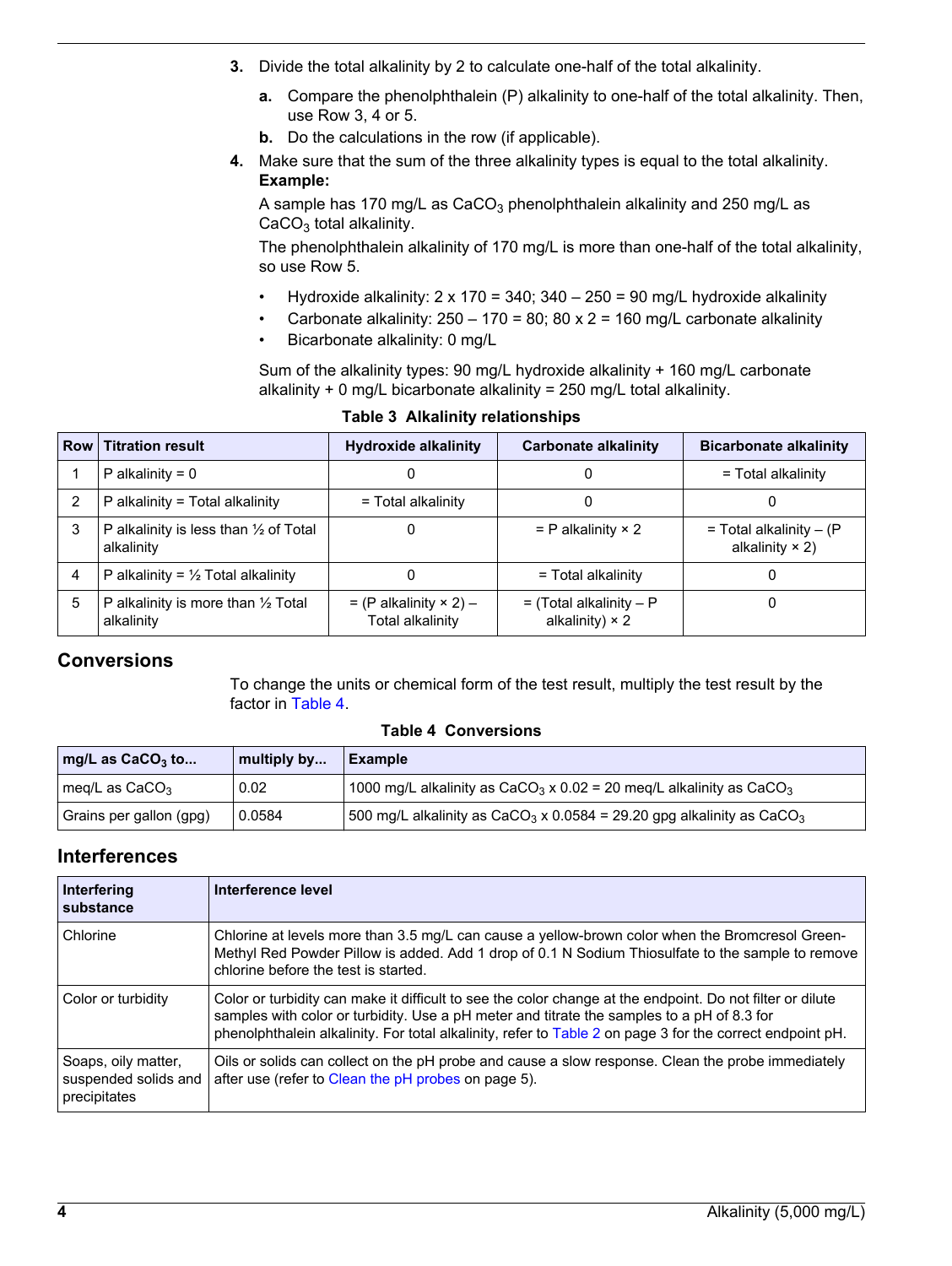#### <span id="page-4-1"></span>**Clean the pH probes**

Make sure to clean the pH probes regularly when a pH meter is used to determine the endpoint. Refer to the probe documentation for maintenance instructions. Use the cleaning solution that is specified for the type of contamination that is in the sample. Clean the probe when one or more of the conditions that follow occur:

- Drifting/inaccurate readings
- Slow stabilization times
- Calibration errors

#### **Accuracy check**

#### **Standard additions method (sample spike)**

Use the standard additions method to validate the test procedure, reagents, apparatus, technique and to find if there is an interference in the sample. Items to collect:

- Alkalinity Standard Solution,  $0.500$  N (25-g/L as CaCO<sub>3</sub>)
- Ampule Breaker
- Pipet, TenSette, 0.1–1.0 mL and pipet tips
- **1.** Use the test procedure to measure the concentration of the sample.
- **2.** Use a TenSette pipet to add 0.1 mL of the standard solution to the titrated sample.
- **3.** Titrate the spiked sample to the endpoint. Record the mL of titrant added.
- **4.** Add one more 0.1-mL addition of the standard solution to the titrated sample.
- **5.** Titrate the spiked sample to the endpoint. Record the mL of titrant added.
- **6.** Add one more 0.1-mL addition of the standard solution to the titrated sample.
- **7.** Titrate the spiked sample to the endpoint. Record the mL of titrant added.
- **8.** Compare the actual result to the correct result. The correct result for this titration is 2.5 mL of titrant for each 0.1-mL addition of the standard solution. If much more or less titrant was used, there can be a problem with user technique, reagents, apparatus or an interference.

#### **Summary of method**

A phenolphthalein indicator is added to the sample. Then, the sample is titrated with a sulfuric acid solution. The phenolphthalein indicator changes color at the endpoint pH of 8.3. This value indicates the phenolphthalein (P) alkalinity and is a measure of the total hydroxide and one-half of the carbonate in the sample.

A bromcresol green-methyl red indicator is added and the titration continues to the second endpoint at a pH between 4.3 and 4.9. This value indicates the total (T) alkalinity and is a measure of all carbonate, bicarbonate and hydroxide in the sample. The endpoint pH is determined with color indicators or with a pH meter.

#### <span id="page-4-0"></span>**Consumables and replacement items**

#### **Required reagents**

| <b>Description</b>                                   | <b>Quantity/Test</b> | Unit          | Item no. |
|------------------------------------------------------|----------------------|---------------|----------|
| Bromcresol Green-Methyl Red Indicator Powder Pillows | 1 pillow             | $100$ /p $kg$ | 94399    |
| Phenolphthalein Indicator Powder Pillows             | i pillow             | $100$ /p $kg$ | 94299    |
| Sulfuric Acid Standard Solution, 0.020 N             | varies               | 1 I           | 20353    |
| Water, deionized                                     | varies               | 4 L           | 27256    |